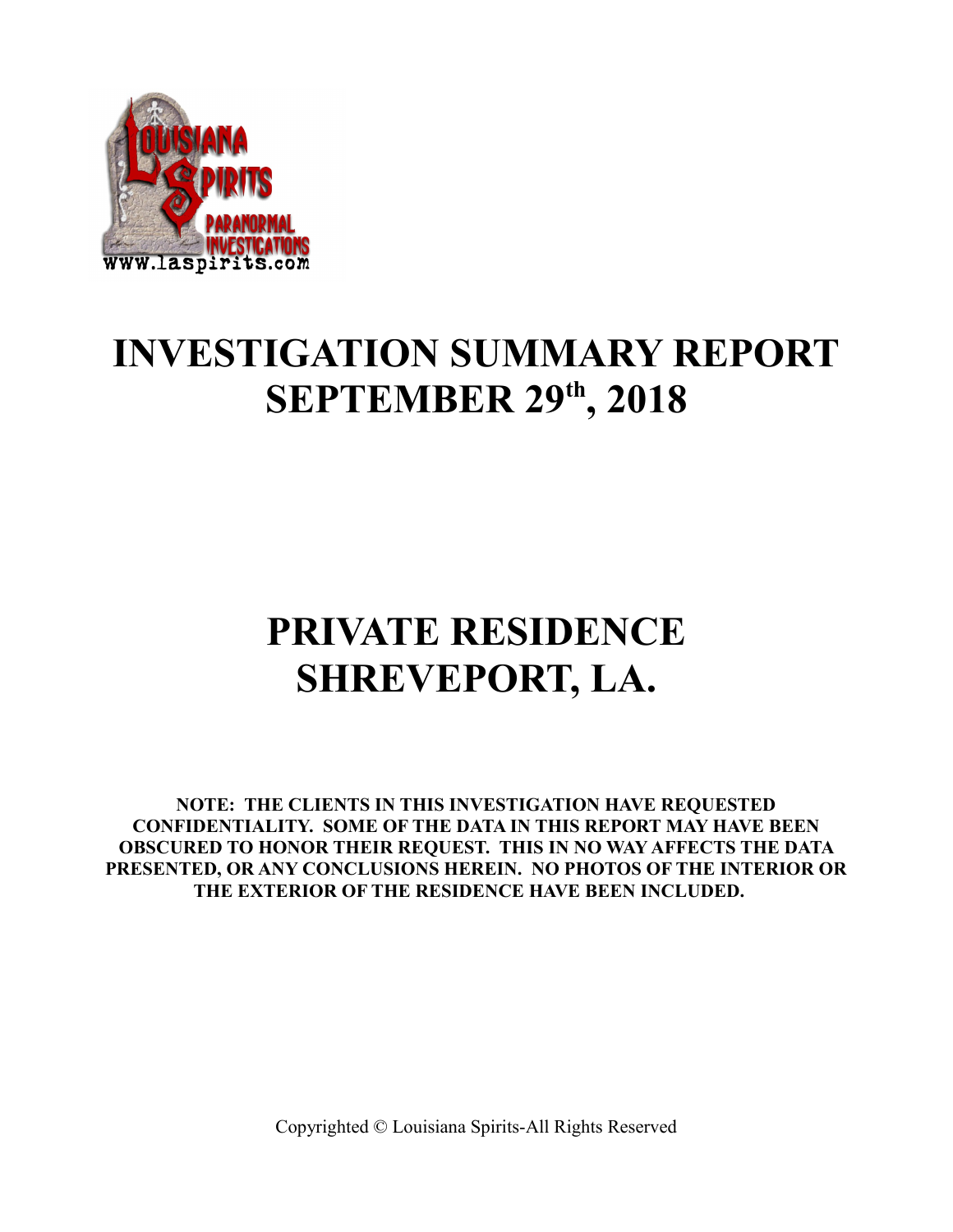## **HISTORY**

The client lives in this mobile home with her adult daughter. They have experienced things since moving in, but the activity seems to have increased since the daughter moved out and then back in. The client moved in about seven years ago.

# **EXPERIENCES**

Both women have experienced health problems. They believe these could be caused by the paranormal. They hear footsteps and the sounds of furniture being moved or thrown. They see a black mass. There are reported smells similar to burning rubber. The daughter claims to have been physically attacked, including being scratched. The daughter indicates she has been thrown out of a chair and dragged down the hall. One of her crutches was thrown out into the hall.

## **INVESTIGATION**

DATE OF INVESTIGATION: July 26, 2018

#### PARTICIPANTS: BESS MAXWELL, CONNIE WILLIAMSON, and SUSAN COLEMAN

EQUIPMENT: Digital Cameras, Infrared cameras and DVR system, Digital audio recorders, P-SB7 Spirit Box, Infra-sound detection equipment, Digital thermometers, Various EMF meters including Tri-Fields, Motion detectors including geophone and laser grid systems, Ovilus interactive voice communications device, and and digital sound recorders and rempod.

INVESTIGATION: At the time and places tested, no anomalous photos were taken. No data was noted on video, though some other experiences were confirmed, such as the geophone. No high EMF fields were found. No anomalous hot spots were noted. No cold spots were noted. No anomalous motions were noted. One standard EVP voice was recorded. No recordings were noted of words formed by the P-SB7.

PERSONAL EXPERIENCES: NONE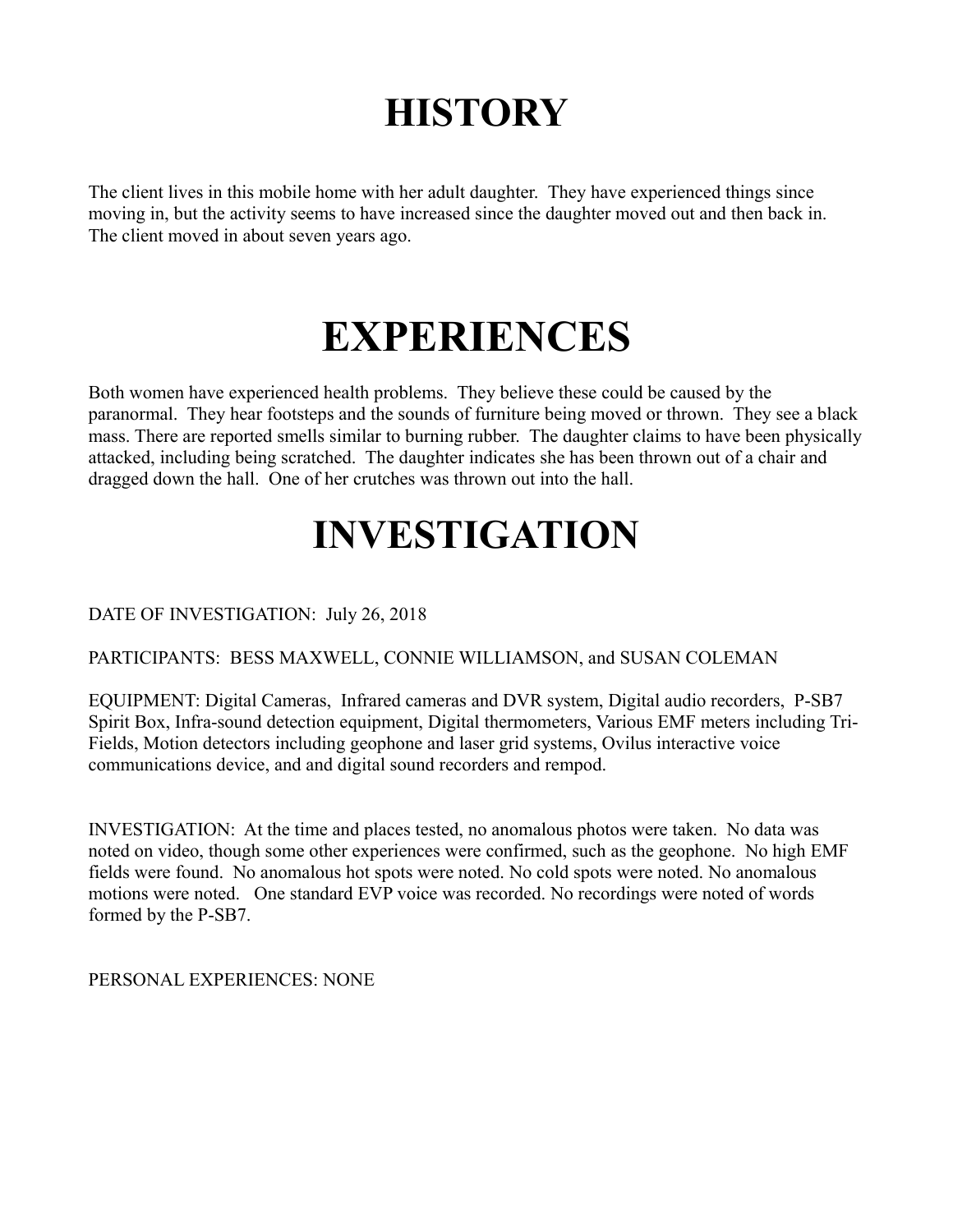### **PART ONE**

### **THE MODEL P-SB7 SPIRIT BOX**

**This device utilizes a milli-second adjustable forward or reverse sweep technique coupled with a white noise distribution between frequency steps. This is designed to add ambient sound energy for the production of real time EVP, allowing for instant feedback in communications attempts. See item 16 in "General Parameters of the EVP Phenomenon".** 

**NONE NOTED**

#### **STANDARD EVP ONE NOTED**

**FEMALE VOICE: "Make them see."**